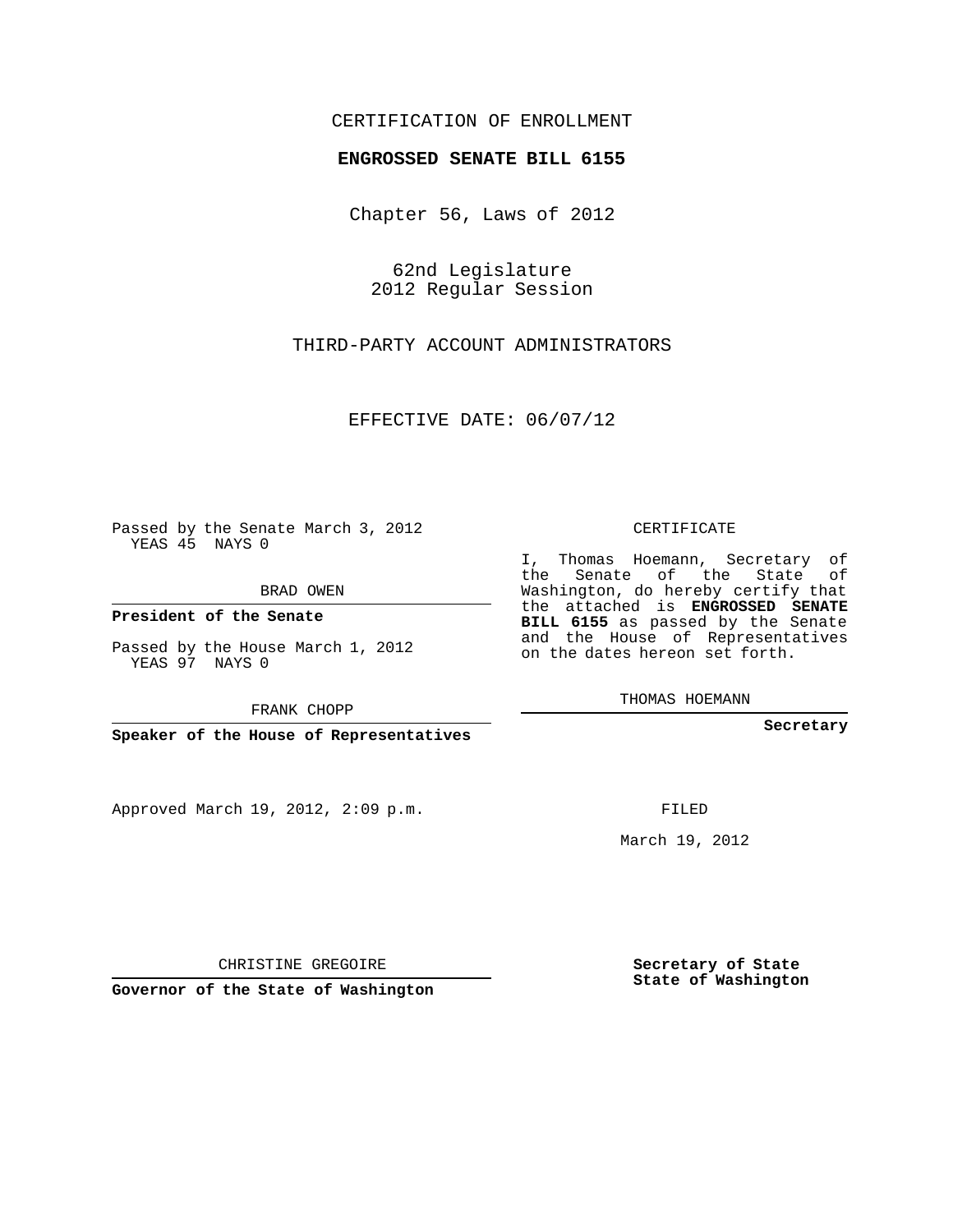## **ENGROSSED SENATE BILL 6155** \_\_\_\_\_\_\_\_\_\_\_\_\_\_\_\_\_\_\_\_\_\_\_\_\_\_\_\_\_\_\_\_\_\_\_\_\_\_\_\_\_\_\_\_\_

\_\_\_\_\_\_\_\_\_\_\_\_\_\_\_\_\_\_\_\_\_\_\_\_\_\_\_\_\_\_\_\_\_\_\_\_\_\_\_\_\_\_\_\_\_

AS AMENDED BY THE HOUSE

Passed Legislature - 2012 Regular Session

**State of Washington 62nd Legislature 2012 Regular Session**

**By** Senators Kilmer, Carrell, Hobbs, Kastama, Regala, Fain, Conway, and Keiser

Read first time 01/12/12. Referred to Committee on Financial Institutions, Housing & Insurance.

 AN ACT Relating to third-party account administrators; amending RCW 18.28.010 and 18.28.080; adding new sections to chapter 19.230 RCW; and creating a new section.

BE IT ENACTED BY THE LEGISLATURE OF THE STATE OF WASHINGTON:

 **Sec. 1.** RCW 18.28.010 and 1999 c 151 s 101 are each amended to read as follows:

 Unless a different meaning is plainly required by the context, the following words and phrases as hereinafter used in this chapter shall have the following meanings:

 (1) "Debt adjusting" means the managing, counseling, settling, adjusting, prorating, or liquidating of the indebtedness of a debtor, or receiving funds for the purpose of distributing said funds among creditors in payment or partial payment of obligations of a debtor.

 (2) "Debt adjuster", which includes any person known as a debt pooler, debt manager, debt consolidator, debt prorater, or credit counselor, is any person engaging in or holding himself or herself out as engaging in the business of debt adjusting for compensation. The term shall not include: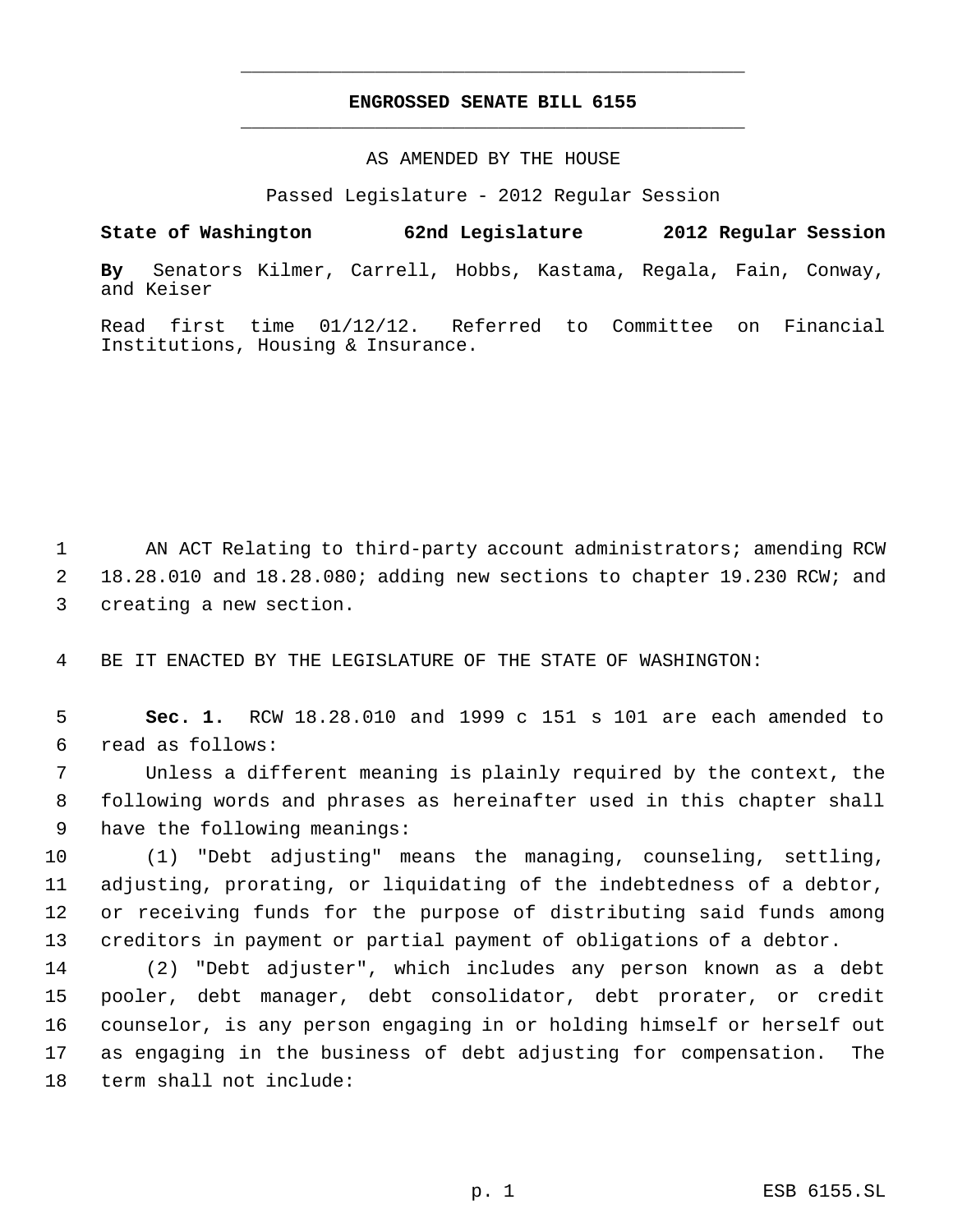(a) Attorneys-at-law, escrow agents, accountants, broker-dealers in securities, or investment advisors in securities, while performing services solely incidental to the practice of their professions;

 (b) Any person, partnership, association, or corporation doing business under and as permitted by any law of this state or of the United States relating to banks, consumer finance businesses, consumer loan companies, trust companies, mutual savings banks, savings and loan associations, building and loan associations, credit unions, crop credit associations, development credit corporations, industrial 10 development corporations, title insurance companies,  $((\theta \cdot \hat{r}))$  insurance companies, or third-party account administrators;

 (c) Persons who, as employees on a regular salary or wage of an employer not engaged in the business of debt adjusting, perform credit 14 services for their employer;

 (d) Public officers while acting in their official capacities and persons acting under court order;

 (e) Any person while performing services incidental to the dissolution, winding up or liquidation of a partnership, corporation, or other business enterprise;

 (f) Nonprofit organizations dealing exclusively with debts owing from commercial enterprises to business creditors;

 (g) Nonprofit organizations engaged in debt adjusting and which do not assess against the debtor a service charge in excess of fifteen dollars per month.

 (3) "Debt adjusting agency" is any partnership, corporation, or association engaging in or holding itself out as engaging in the business of debt adjusting.

 (4) "Financial institution" means any person doing business under 29 the laws of any state or the United States relating to commercial 30 banks, bank holding companies, savings banks, savings and loan associations, trust companies, or credit unions.

 (5) "Third-party account administrator" means an independent entity 33 that holds or administers a dedicated bank account for fees and 34 payments to creditors, debt collectors, debt adjusters, or debt adjusting agencies in connection with the renegotiation, settlement, reduction, or other alteration of the terms of payment or other terms of a debt.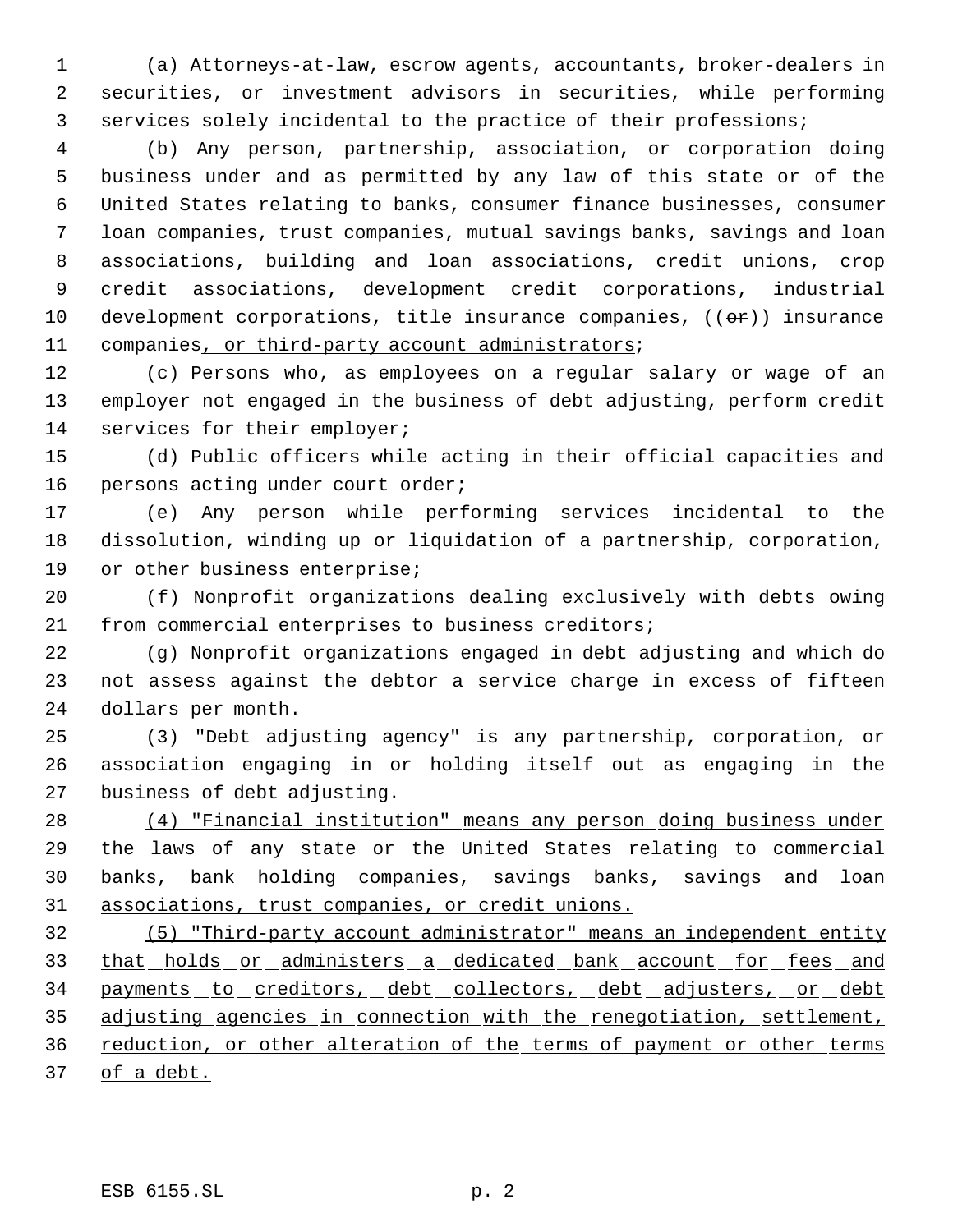**Sec. 2.** RCW 18.28.080 and 1999 c 151 s 102 are each amended to read as follows:

 (1) By contract a debt adjuster may charge a reasonable fee for 4 debt adjusting services. The total fee for debt adjusting services, 5 including, but not limited to, any fee charged by a financial institution or a third-party account administrator, may not exceed fifteen percent of the total debt listed by the debtor on the contract. The fee retained by the debt adjuster from any one payment made by or on behalf of the debtor may not exceed fifteen percent of the payment. The debt adjuster may make an initial charge of up to twenty-five dollars which shall be considered part of the total fee. If an initial charge is made, no additional fee may be retained which will bring the total fee retained to date to more than fifteen percent of the total payments made to date. No fee whatsoever shall be applied against rent and utility payments for housing.

 In the event of cancellation or default on performance of the contract by the debtor prior to its successful completion, the debt adjuster may collect in addition to fees previously received, six percent of that portion of the remaining indebtedness listed on said contract which was due when the contract was entered into, but not to exceed twenty-five dollars.

 (2) A debt adjuster shall not be entitled to retain any fee until notifying all creditors listed by the debtor that the debtor has engaged the debt adjuster in a program of debt adjusting.

 (3) The department of financial institutions has authority to enforce compliance with this section.

 NEW SECTION. **Sec. 3.** A new section is added to chapter 19.230 RCW to read as follows:

 (1) A third-party account administrator must be licensed as a money transmitter under this chapter and comply with the following additional requirements:

 (a) A debtor's funds must be held in an account at an insured financial institution;

 (b) A debtor owns the funds held in the account and must be paid accrued interest on the account, if any;

 (c) A third-party account administrator may not be owned or controlled by, or in any way affiliated with, a debt adjuster;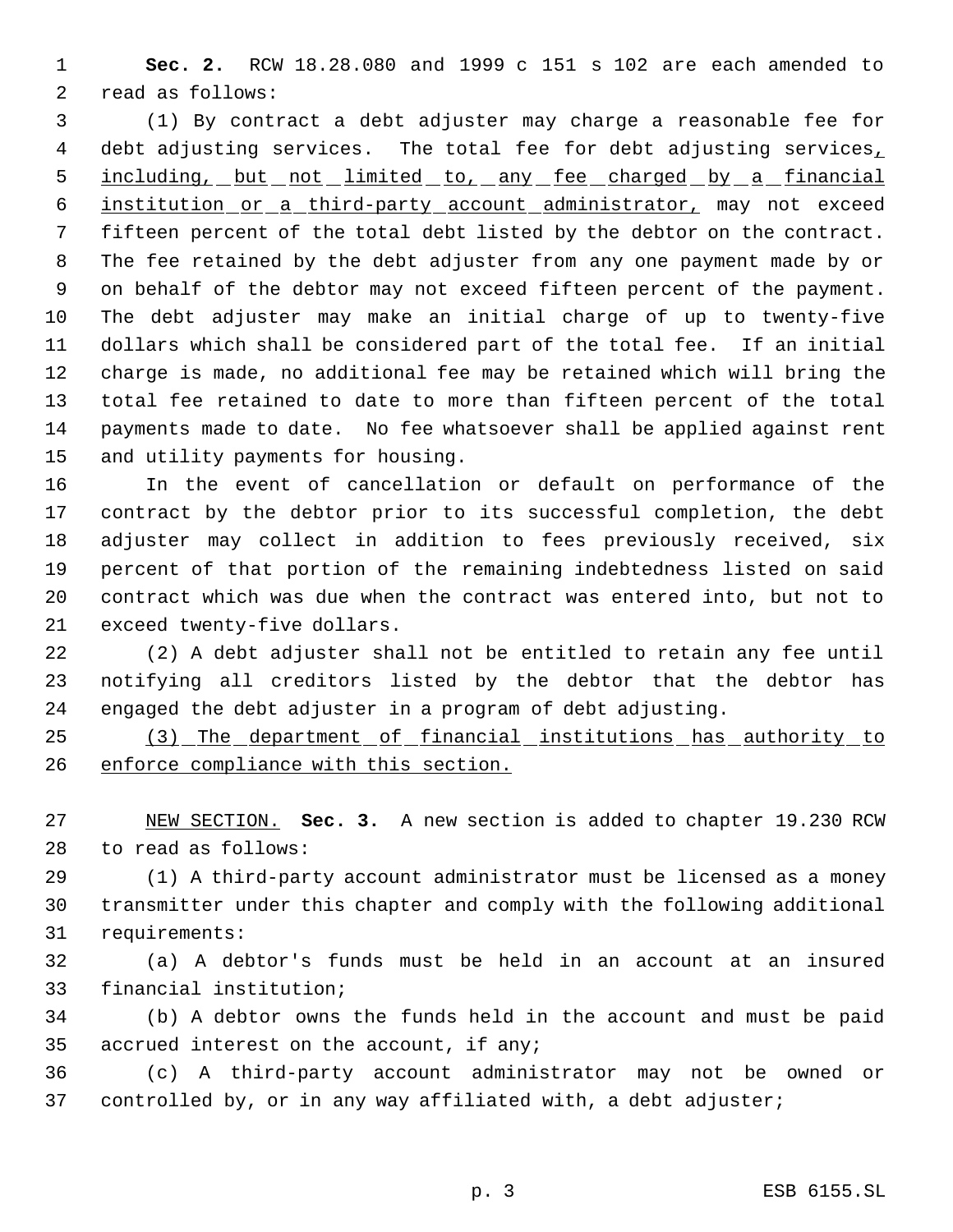(d) A third-party account administrator may not give or accept any money or other compensation in exchange for referrals of business involving a debt adjuster;

 (e) A debtor may withdraw from the service provided by a third- party account administrator at any time without penalty and must receive all funds in the account, other than funds earned by a debt adjuster in compliance with chapter 18.28 RCW, within seven business 8 days of the debtor's request; and

 (f) A contract between a third-party account administrator and a debtor must disclose in precise terms the rate and amount of all charges and fees. In addition, the contract must include a statement that is substantially similar to the following: "Under the Washington Debt Adjusting Act, the total fees you are charged for debt adjusting services may not exceed fifteen percent of the total amount of debt you listed on your contract with the debt adjuster. This includes fees charged by a debt adjuster, a third-party account administrator, and a financial institution." The disclosures required by this subsection (1)(f) must be on the front page of the contract and must be in at least twelve-point type.

 (2) The legislature finds and declares that any violation of this section substantially affects the public interest and is an unfair and deceptive act or practice and unfair method of competition in the conduct of trade or commerce as set forth in RCW 19.86.020. In addition to all remedies available in chapter 19.86 RCW, a person injured by a violation of this section may bring a civil action to recover the actual damages proximately caused by a violation of this section, or one thousand dollars, whichever is greater.

(3) For purposes of this section and section 4 of this act:

 (a) "Debt adjuster" has the same meaning as defined in RCW 18.28.010;

 (b) "Third-party account administrator" means an independent entity that holds or administers a dedicated bank account for fees and payments to creditors, debt collectors, debt adjusters, or debt adjusting agencies in connection with the renegotiation, settlement, reduction, or other alteration of the terms of payment or other terms of a debt. "Third-party account administrator" does not include an entity that is otherwise exempt from this chapter under RCW 19.230.020.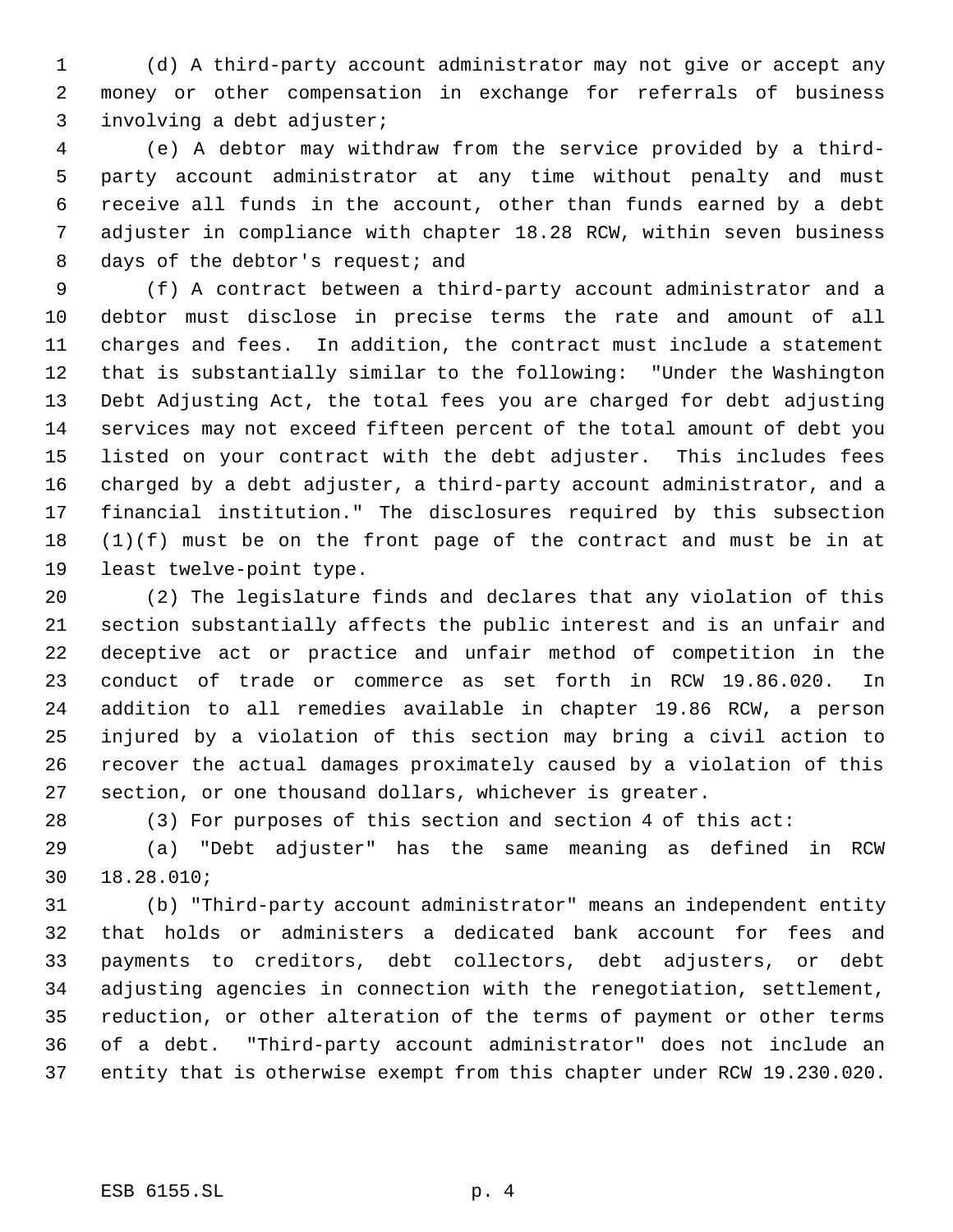NEW SECTION. **Sec. 4.** A new section is added to chapter 19.230 RCW to read as follows:

 (1) A third-party account administrator shall maintain the following records for at least five years:

 (a) All contracts the third-party account administrator has entered into with debtors and debt adjusters;

 (b) Account statements identifying and itemizing deposits, 8 transfers, disbursements, and fees; and

(c) Any other records required in rule by the director.

 (2) All records maintained by the third-party account administrator are open to inspection by the director or the director's designee.

 NEW SECTION. **Sec. 5.** (1) Any person or entity that provides debt adjusting services, as defined in RCW 18.28.010, in this state shall provide the following information to the department of financial institutions by September 1, 2012:

 (a) The percentage of Washington debtors for whom the debt adjuster provides or provided debt adjusting services in the previous three years who canceled, terminated, or otherwise stopped using the debt 19 adjuster's services without settlement of all of the debtor's debts;

 (b) The total fees collected from Washington debtors during the previous three years; and

 (c) For each debtor for whom the debt adjuster provides debt adjusting services:

 (i) The number of debts included in the contract between the debt 25 adjuster and the debtor;

 (ii) The principal amount of each debt at the time the contract was signed;

(iii) Whether each debt is active, terminated, or settled;

 (iv) If a debt has been settled, the settlement amount of the debt and the savings amount; and

 (v) The total fees charged to the debtor and how the fees were calculated.

 (2) The department of financial institutions shall submit a report to the appropriate committees of the legislature summarizing the information received under subsection (1) of this section by December 1, 2012.